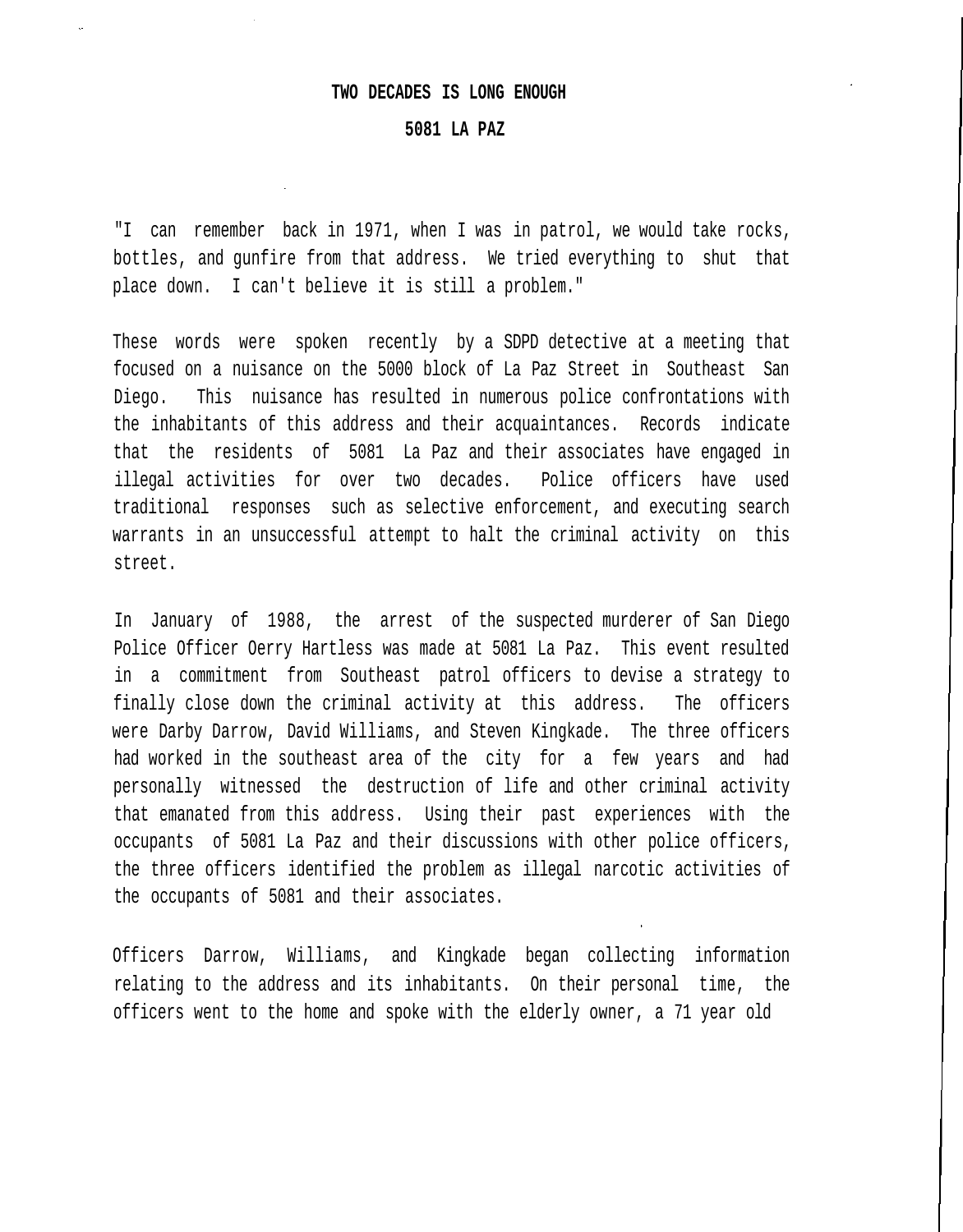### **TWO DECADES IS LONG ENOUGH 5081 LA PAZ Page 2**

woman who owned the home using her monthly social security checks to support herself. The officers discovered that the only persons living in the house with the owner were her son, two grandsons, and one daughter. The officers knew from reviewing past arrest records and their own interactions with the residents, that dozens of people frequented the house at all hours of the day and night. The owner told the officers that she was willing to assist the police , but she would not evict her relatives and she would not move out of the house. She allowed Darrow, Williams, and Kingkade to take photographs of the interior and exterior of the house which revealed the poor condition of the residence.

The officers found difficulty in believing the owner's statements that she was oblivious to the drug dealing and use that occurred inside and outside of her home. They phoned the owner's private physician to ensure that she was not mentally and physically incompetent. Although reluctant to reveal any patient information, the physician assured the officers that the owner was mentally competent during her last visit with him.

Officers Darrow and Williams spoke with the owner's granddaughter who told the officers that she had previously attempted to move her grandmother out and board the residence, but was unsuccessful in convincing her grandmother to move. When the officers explained their intent to eliminate the illegal activity at this home using drug abatement or asset forfeiture to confiscate the property, the granddaughter promised to try again to move her grandmother from the residence. As the officers gathered more information, arrests and drug seizures continued to mount at 5081. Also during this time, the owner's son was arrested for parole violation and sent back to state prison.

All arrests and field interview records were collected by the officers who divided duties of data collection among themselves. To correctly calculate the number of radio calls at the property, the officers decided that they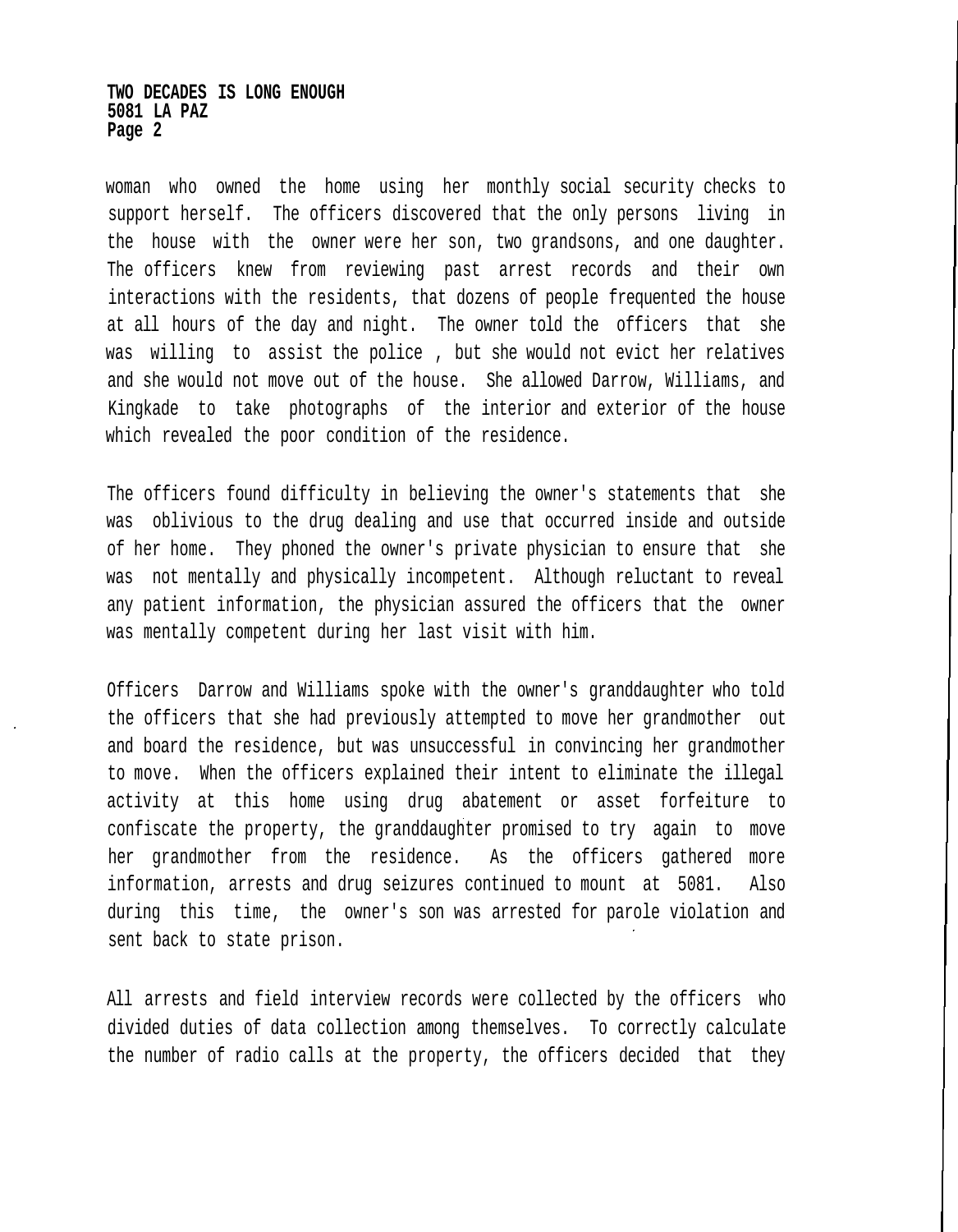### **TWO DECADES IS LONG ENOUGH 5081 LA PAZ Page 3**

needed information that the Communications Division had access to, but did not make available to area commands. With the assistance of their commanding officer, they submitted a formal request to Communications asking that Division to formulate a case every time an officer contacted someone on the 5000 block of La Paz Street. The new information from Communications permitted one officer to locate all radio calls and criminal histories associated with the property.

Darrow and Williams returned to the neighborhood to learn more from the area residents about the problems at 5081 La Paz. They conducted a brief survey of the neighbors which revealed that the area residents were willing to assist the officers in ridding their neighborhood of the ongoing problems at 5081, but feared retaliation from the occupants of the house. The officers spoke with the Narcotics Street Team to identify the numbers of search warrants executed at 5081 and were told that they would need a court order to obtain this information. To address the question of whether the elderly resident was a victim or a willing participant in a family drug business, the officers sought the assistance of a senior citizen group that focused on protecting the welfare and rights of the elderly.

While illegal activity continued at 5081 La Paz, the officers were successful in placing this property on the joint San Diego Abatement Task Force target list. The task force is comprised of representatives of the City Attorney's Office - Civil Division, The Fire Marshall, Building Code Inspectors, the Narcotics Street Team, the City Manager's Office, and patrol. An inspection by representatives of the housing, fire, and zoning offices has been scheduled. The officers also went to the County Narcotics Task Force for assistance on seizing the home through the federal or state asset forfeiture programs.

The officers continue to apply selective enforcement at this address to assure neighbors that the Police Department is available to provide for